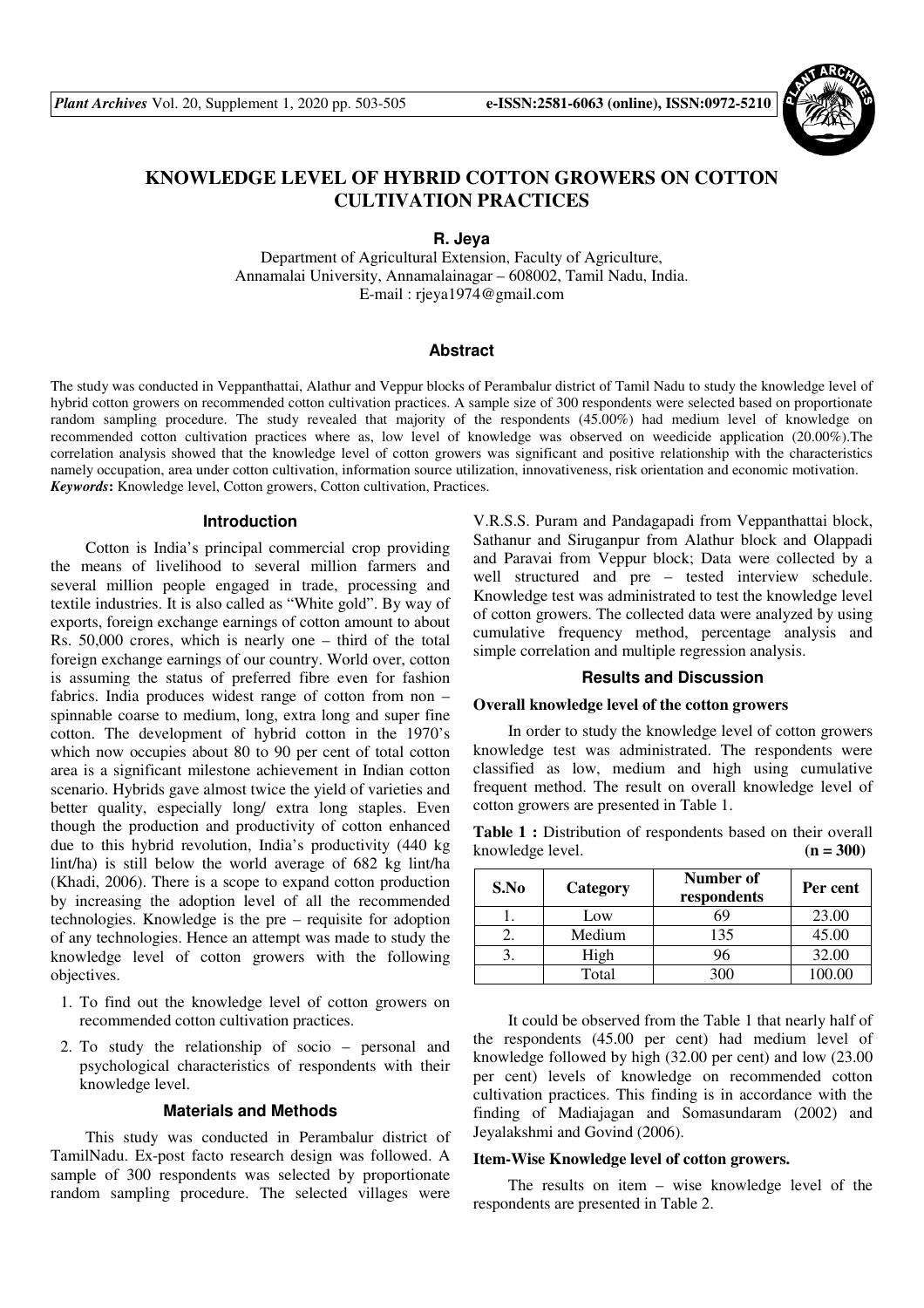|                |                                        |             | $(n = 300)$ |
|----------------|----------------------------------------|-------------|-------------|
| S.             |                                        | Number of   | Per         |
| N <sub>0</sub> | <b>Items</b>                           | respondents | cent        |
| 1.             | Selection of Variety                   | 295         | 98.33       |
| 2.             | Quantity of recommended seed rate      | 284         | 94.66       |
| 3.             | Recommended spacing                    | 294         | 98.00       |
| 4.             | Time of gap filling                    | 277         | 92.33       |
| 5.             | Quantity of bio - fertilizer           | 223         | 74.33       |
| 6.             | Quantity of farm yard manure           | 249         | 83.00       |
| 7.             | Quantity of NPK fertilizers            | 247         | 82.33       |
| 8.             | Quantity of micro nutrient mixture.    | 198         | 66.00       |
| 9.             | Recommended weedicide.                 | 60          | 20.00       |
| 10.            | Name of plant growth regulator         | 168         | 56.00       |
| 11.            | Quantity of plant growth regulator.    | 168         | 56.00       |
| 12.            | Quantity of DAP for foliar spray       | 253         | 84.33       |
| 13.            | Quantity of insecticide for bollworm.  | 264         | 88.00       |
| 14.            | Quantity of insecticide for white fly. | 245         | 81.66       |
| 15.            | Fungicide for leaf spot.               | 212         | 70.66       |

**Table 2 Practice**–wise knowledge level of cotton growers

It could be observed from the Table 2 that an overwhelming majority of the respondents were found to have knowledge on the practices namely selection of variety (98.33 per cent), spacing (98.00 per cent), seed rate (94.66 per cent) and time of gap filling (92.33 per cent). The high level of knowledge about these practices was due to the advertisements and business promotional activities made by the seed producers and input dealers.

Further, it was observed that about two – fifth of the respondents had correct knowledge about quantity of insecticide for boll worm (88.00 per cent), quantity of DAP for foliar spray (84.33) quantity of farm yard manure (83.00 per cent), quantity of NPK fertilizers (82.33 per cent) and quantity of insecticide for whitefly (81.66 per cent).

In addition, more than half the proportion of the respondents had knowledge on quantity of bio – fertilizer **Table 3 :** Zero–order correlation analysis of socio–personal and psychological characteristics of respondents with their knowledge level.

(74.33 per cent), recommended fungicide for leaf spot (70.66 per cent), quantity of micro nutrient mixture (66.00 per cent), recommended plant growth regulator (65.33 per cent) and quantity of plant growth regulator (56.00 per cent).

The low level of knowledge on weedicide application was possessed by 20.00 per cent of the respondent. This might be due to their lack of interest in acquiring knowledge on weedicide application. This finding is in accordance with the findings of Meenakshi (2006). In line with the present results Pavan Kumar and Dhorey (2017) observed in Bt cotton growers of Telangana that majority of the respondents had medium level of extent of adoption of Cotton technologies

## **Association and Contribution of characteristics of respondent with their knowledge level**

| $m \nu w \nu \mu$<br>S. No | variables                      | 'r' Values  | <b>Regression Co-</b><br>efficient | <b>Standard error</b> | 'r' Value   |
|----------------------------|--------------------------------|-------------|------------------------------------|-----------------------|-------------|
| 1.                         | Age                            | 0.104 NS    | 1.053                              | 0.701                 | 1.502 NS    |
| 2.                         | <b>Educational</b> status      | 0.058 NS    | 0.741                              | 0.225                 | $3.285**$   |
| 3.                         | Occupation                     | $0.150**$   | $-0.149$                           | 0.615                 | 0.242 NS    |
| 4.                         | Farm Size                      | $-0.005$ NS | $-0.305$                           | 0.433                 | $-0.704$ NS |
| 5.                         | Area under cotton cultivation  | $0.192**$   | $-0.001$                           | 0.166                 | $0.006$ NS  |
| 6.                         | Farming experience             | $0.003$ NS  | 0.383                              | 0.226                 | $1.698*$    |
| 7.                         | Annual income                  | 0.051 NS    | $-0.142$                           | 0.147                 | 0.962 NS    |
| 8.                         | Socio – economic status        | 0.076 NS    | $-0.010$                           | 0.055                 | 0.181 NS    |
| 9.                         | Social participation           | $-0.021$ NS | $-0.215$                           | 0.267                 | $-0.803$ NS |
| 10.                        | Contact with extension agency  | 0.038 NS    | 0.135                              | 0.152                 | 0.888 NS    |
| 11.                        | Information source utilization | $0.354$ **  | 0.351                              | 0.152                 | $2.367**$   |
| 12.                        | Innovativeness                 | $0.354*$    | 0.013                              | 0.448                 | 0.029 NS    |
| 13.                        | Risk orientation               | $0.363**$   | 0.874                              | 0.443                 | $1.973**$   |
| 14.                        | Scientific orientation         | 0.047 NS    | 0.406                              | 0.475                 | 0.853 NS    |
| 15.                        | Economic motivation            | $0.235**$   | 0.153                              | 0.232                 | 0.659 NS    |
| 16.                        | Decision making                | 0.095 NS    | 0.036                              | 0.037                 | $-0.978$ NS |

\*\* - Significant at 1% level

\*- Significant at 5% level

NS – Non – Significant

 $R^2 - 0.484$